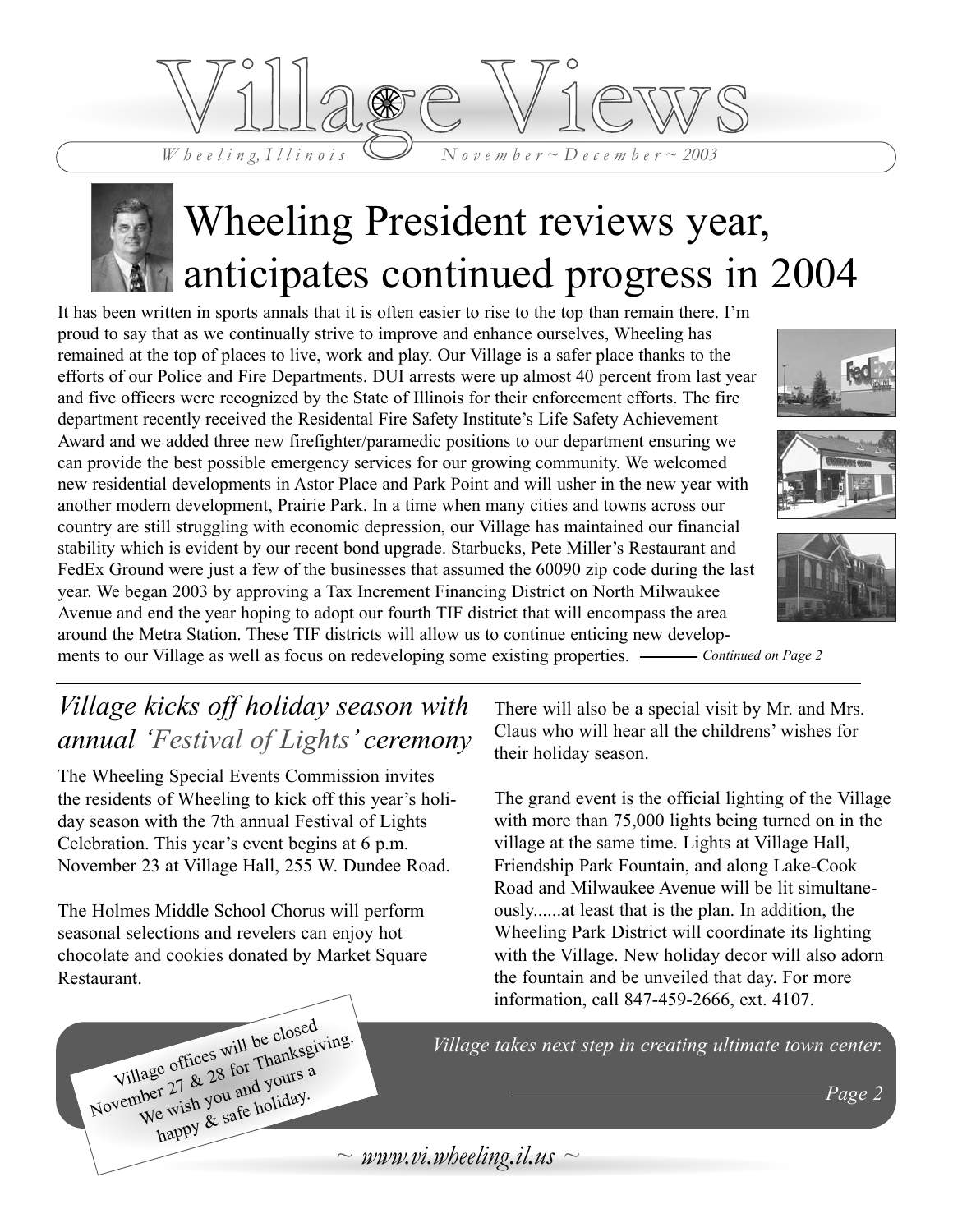# Town Center ideas indicate bigger is better

The Village, in conjunction with S.B. Friedman and Company, the Lakota Group and the Metro Transportation Group, recently hosted the second community workshop regarding a proposed town center around the Metra train station.

The group of nearly 40 residents, Village leaders and area business owners all seemed to agree that major changes would maximize the potential of the half-mile circle around the Metra Station.

It has already been reported that the Wheeling Metra Station will feature double sets of tracks in 2005 and the Village is hoping to utilize the expanded transportation venue by surrounding the station with more residential, retail and industrial outlets. "The topic of discussion for the latest workshop focused on the exact mix of stores, homes and businesses deemed most desirable," said Bill Whitmer, Director of Economic Development. "The development could mean major increases in local tax revenue for the Village depending on the scale of the plans."

Some of the desired plans would result in introducing up to 200,000 square feet of additional retail space that would adjoin 125 housing units that would include townhouses, condominiums and row houses.

## Wheeling officials outline TIF plan

The Village will host a public hearing November 10 regarding the formation of a Tax Increment Financing District surrounding the Metra train station. The hearing will take place prior to the regularly scheduled Village Board Meeting at 7:30 p.m. in Village Hall Council Chambers, 255 W. Dundee Road. The new TIF would encompass the municipal buildings on Dundee Road and extend west of the Metra train tracks past Elmhurst Road and east of the tracks to the Wheeling drainage ditch.

Village officials conducted a joint review board meeting in early October to inform representatives from the library, park district, schools and other taxing bodies on how the TIF could affect them.

In a TIF, the Village can freeze the amount of property taxes paid to local taxing bodies for 23 years. Properties still pay increases in property taxes, but money generated by appreciation in property value in the district can be used to pay for improving properties within the district.

"The hearing allows residents both within and outside the proposed TIF district the opportunity to voice their opinions or simply learn more about the Village's plans," said Mark Rooney, Assistant to the Village Manager.



In addition, new access roads and possibly a foot and bike path could come into play to link existing residential areas to the Metra Station and Town Center. The group agreed that regardless of what changes would occur, all existing park district land would remain intact but access would be improved via Wolf Road.

S.B. Friedman and Company estimates the entire plan would take 10 to 15 years to complete once finalized.

"We are making major strides towards the completion of an initial plan; however, I must stress that it will be several years before any real development is actually seen," Whitmer added. "That said, there are some extremely exciting possibilities that exist regarding the future of Wheeling's town center."

### President looks to future

*Continued from Page 1* Over the last year we worked hard to complete and implement the Village's comprehensive plan. The plan will provide guidance as we look to the future establishment of a town center that will include housing, shops and entertainment facilities. Our business leaders and residents have worked side-by-side on plans that will maximize the use of the area around the Metra Station and I, for one, can't wait for the future.

Due to our economic stability we were able to invest more than \$1.2 million into improving our roadways, sidewalks and sewers and more than \$3.2 million into water system improvements.

We are very proud of the accomplishments that occurred over the last year, but I believe I speak for the entire Board and staff when I say that you haven't seen anything yet. We are proud to work for and with you and we all strive to make Wheeling 'a community of choice.' I wish you a happy and safe holiday season and a prosperous 2004.

*2 ~ www.vi.wheeling.il.us ~ 2*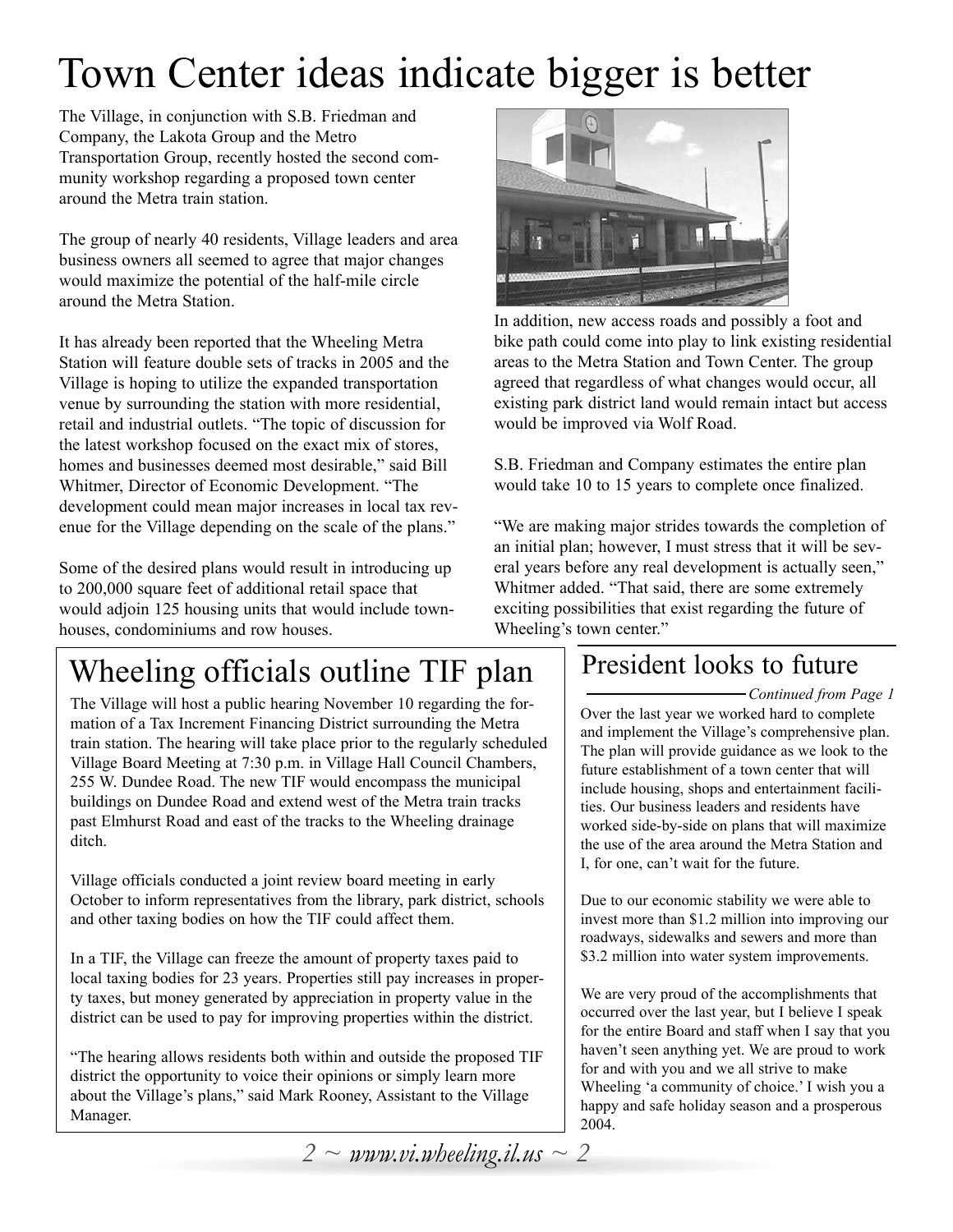# Village begins ambulance bill refund process

Wheeling residents mistakenly billed for ambulance rides should be getting reimbursement checks in the coming weeks, providing they filled out forms requesting payment.

According to Mike Mondschain, Director of Finance, letters were mailed last week to all residents for whom the Village has records indicating they may have paid something out of pocket for ambulance service. However, Village officials do not know if these individuals were reimbursed for what they paid out of pocket or if it was applied to their insurance deductible.

The letter mailed by the Village asks the residents to sign a form certifying that they have not or will not be reimbursed for what they paid, or the amount has not or will not be applied to their deductible. Once the resident returns the signed form to the finance department (in a SASE), we will mail them a check for the amount they paid.

In addition, according to Mondschain, the Village will no longer accept anything out of pocket from residents.

"From this point forward, residents who use the ambulance service will receive a "statement" showing the cost of the service, a credit for the same amount with the words "Pending Insurance" and a Now Due amount of zero," he stated. "The resident's only responsibility is to provide their insurance information to the billing company we use, Paramedic Billing Services. PBS will then bill the individual's insurance or Medicare/ Medicaid and accept as full payment whatever is paid as full payment."

Village officials also stated that this new policy applies to Wheeling residents only. Non-residents will still be responsible for paying any amount not paid by their insurance company. For more information, contact the Village of Wheeling.

## Wheeling Fire Department offers holiday safety tips

Now that the weather is changing and cold weather is coming, the Wheeling Fire Department would like to offer some safety tips to help keep your families safe.

- **Hence** Now that houses are closed and furnaces are running, homeowners should have their furnaces inspect-
- ed and cleaned by a heating contractor to minimize the chance of carbon monoxide leaks and to optimize the efficiency of the furnace.
- **Here** Install a UL approved carbon monoxide detector in your home.
- **EXECUTE:** Check the operation of all smoke detectors in the home and replace the batteries in battery operated units.
- **If your house has a fireplace, it should be inspected and cleaned by a chimney sweep to rid the chim-**
- ney of creosote buildup which can cause a dangerous chimney fire. Also be aware that holiday wrappings are very volatile and should never be burned in a fireplace.
- **H** Keep all combustibles stored away from your fireplace when it is in operation and be sure to use a fire place screen to ensure that hot embers can't pop out onto your carpet.
- **Example 1** Before installing any outdoor holiday decorations, inspect them for damaged cords. Only use lights that are approved for outdoor use outdoors.
- **Holiday trees, whether they are artificial or real, pose a fire risk. Carefully inspect all lights before** installing and never allow any open flames near the tree, including candles.
- **Turn off all holiday decorations before retiring for the night or leaving your home.**
- **ii** *Have a safe and happy holiday season!*

*3 ~ www.vi.wheeling.il.us ~ 3*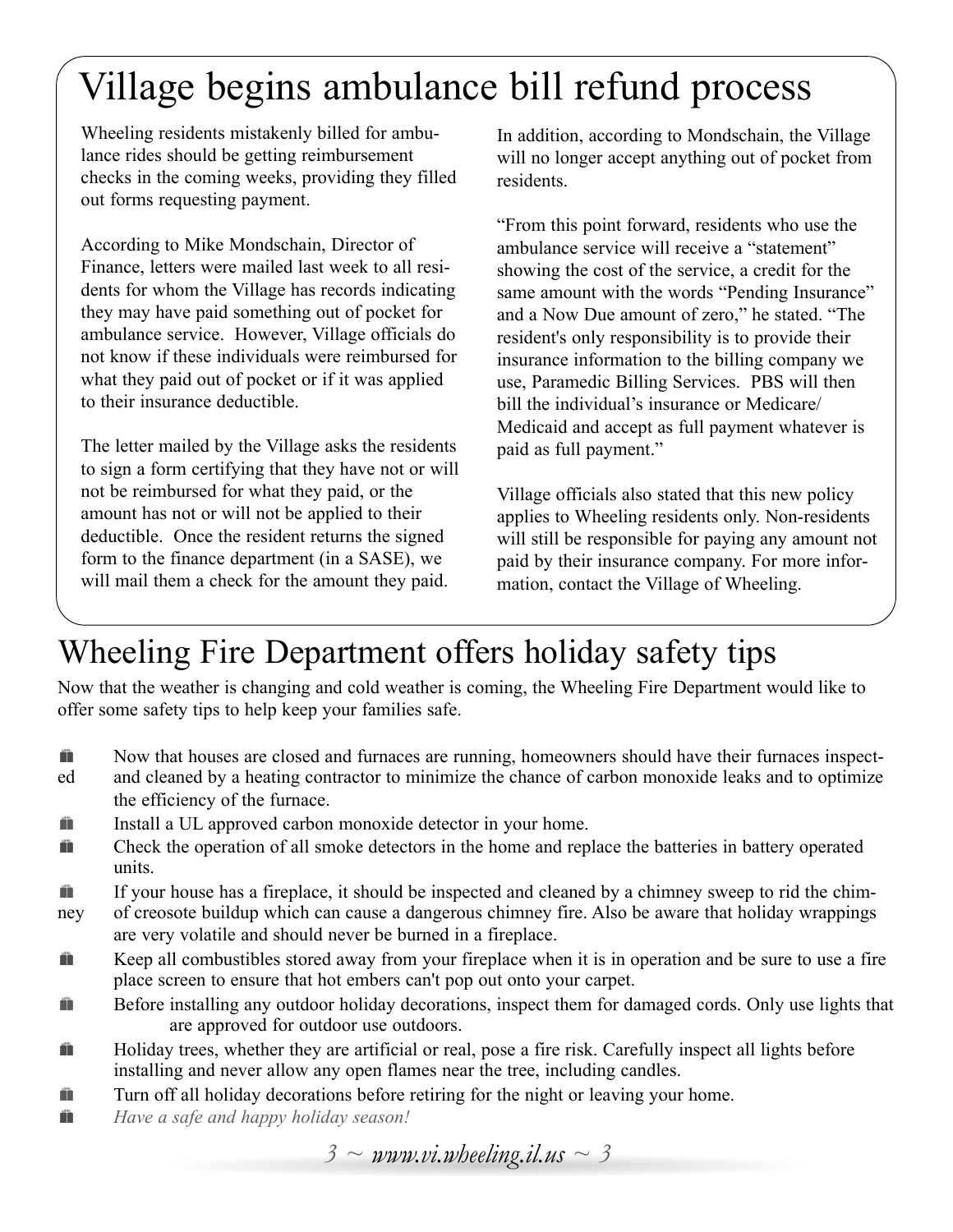# ? ? ? ?<br>Did You ? ? ? ? Did You Know

Certain things are guaranteed in the Chicagoland area.....shopping is magnificent, dining and entertainment is abundant and the Cubs?.......well, you know the rest. Another guarantee is that Wheeling will receive a snowfall sometime this winter that necessitates either salting, plowing or both. As soon as Tom Skilling points to a northern blast of winter heading our way, members of our Public Works crews put on their warmest hats and gloves and get to work. Here are some guidelines regarding our procedures for clearing the inevitable white stuff.

The Public Works Department is responsible for clearing 65 miles of Village streets as quickly and safely as possible after the snow stops. Here are some ways you can help them:

1. Don't park on the street or in public parking lots after a 2-inch or more snowfall; you could be ticketed and towed away.

### Give us your cold, your tired......... actually, we just want your blood

The Village is hosting a Community Blood Drive from 2 to 7 p.m. November 12 at Fire Station #24 adjacent to Village Hall. The following are guidelines provided by LifeSource regarding donation:

Donors must be at least 17-years-old, but 16-year-olds may donate with written parental consent if they weigh at least 110 pounds.

A donor's regular rhythm pulse must be between 50 and 100 beats per minute and not exceed a temperature of 99.5 degrees F. His or her blood pressure must be - upper number 90-180 mm Hg - lower number  $50 - 100$  mm Hg and not have donated within the last 56 days.

For questions about medication or conditions that may prevent you from being able to donate, call the LifeSource Medical Help Desk at 800-486-0680. To make an appointment prior to November 12, call Mike Boyle at  $(847)$  459-2621 or mboyle@vi.wheeling.il.us.

- 2. When you shovel your driveway, put the snow on the right side of your drive as you face the street...then the plows won't push as much snow back into your driveway.
- 3. Don't shovel or blow snow into the street.
- 4. If a contractor plows your driveway, the snow must be stored on your property, not your neighbor's.
- 5. Maintain a safe distance (100-feet or more) when traveling behind a snow plowing or salting truck.

The Village is not responsible for the majority of the major roadways utilized throughout the Village. The following streets are IDOT's responsibility to clear:

Dundee Road, Milwaukee Ave., Palatine Road, Aptakisic Road, Elmhurst Road, McHenry Road, Wolf Road (Manchester N. to Milwaukee Ave. & S. of Marquardt)

The following streets are Cook County's responsibility to clear:

Lake Cook Road, Schoenbeck Road, Camp McDonald Road, Old Buffalo Grove Road, Wheeling Road (S. of Palatine), Hintz Road, Buffalo Grove Road, Weiland Road (83 to Lake Cook)

The Village utilizes 38 trucks and pieces of equipment to plow and salt. Should a Village-owned piece of equipment damage your property, mailbox etc., please contact the Public Works Department at 847-459-2624. Additional snow removal information is available on our website, www.vi.wheeling.il.us.



### Welcome!

Southbound travelers on Milwaukee Ave. are now greeted with a new Village limits sign located near Lake Cook Road. The sign features the slogan, 'A Community of Choice.'

The Wheeling Special Events Commission wanted to take one last opportunity to thank our July 4th, 2003 Corporate and Event sponsors. We could not have done it without you.

| <b>Bill Stasek Chevrolet</b>                                                                                                                                                                                                                                                                                                                        | North American Jet       |  |
|-----------------------------------------------------------------------------------------------------------------------------------------------------------------------------------------------------------------------------------------------------------------------------------------------------------------------------------------------------|--------------------------|--|
| Corus Bank                                                                                                                                                                                                                                                                                                                                          | AmVets Post 66           |  |
| Daily Herald                                                                                                                                                                                                                                                                                                                                        | S&J Electric             |  |
| Waste Management Northwest                                                                                                                                                                                                                                                                                                                          | <b>Hoyne Savings</b>     |  |
| <b>Wheeling Park District</b>                                                                                                                                                                                                                                                                                                                       | Village of Wheeling      |  |
| Kenny Construction                                                                                                                                                                                                                                                                                                                                  | Market Square Restaurant |  |
| Hallmark & Johnson Property Management                                                                                                                                                                                                                                                                                                              |                          |  |
| $\overline{1}$ , $\overline{1}$ , $\overline{1}$ , $\overline{1}$ , $\overline{1}$ , $\overline{1}$ , $\overline{1}$ , $\overline{1}$ , $\overline{1}$ , $\overline{1}$ , $\overline{1}$ , $\overline{1}$ , $\overline{1}$ , $\overline{1}$ , $\overline{1}$ , $\overline{1}$ , $\overline{1}$ , $\overline{1}$ , $\overline{1}$ , $\overline{1}$ , |                          |  |

 $4 \sim$  *www.vi.wheeling.il.us*  $\sim$  4 *And, we thank our residents for their continued support.*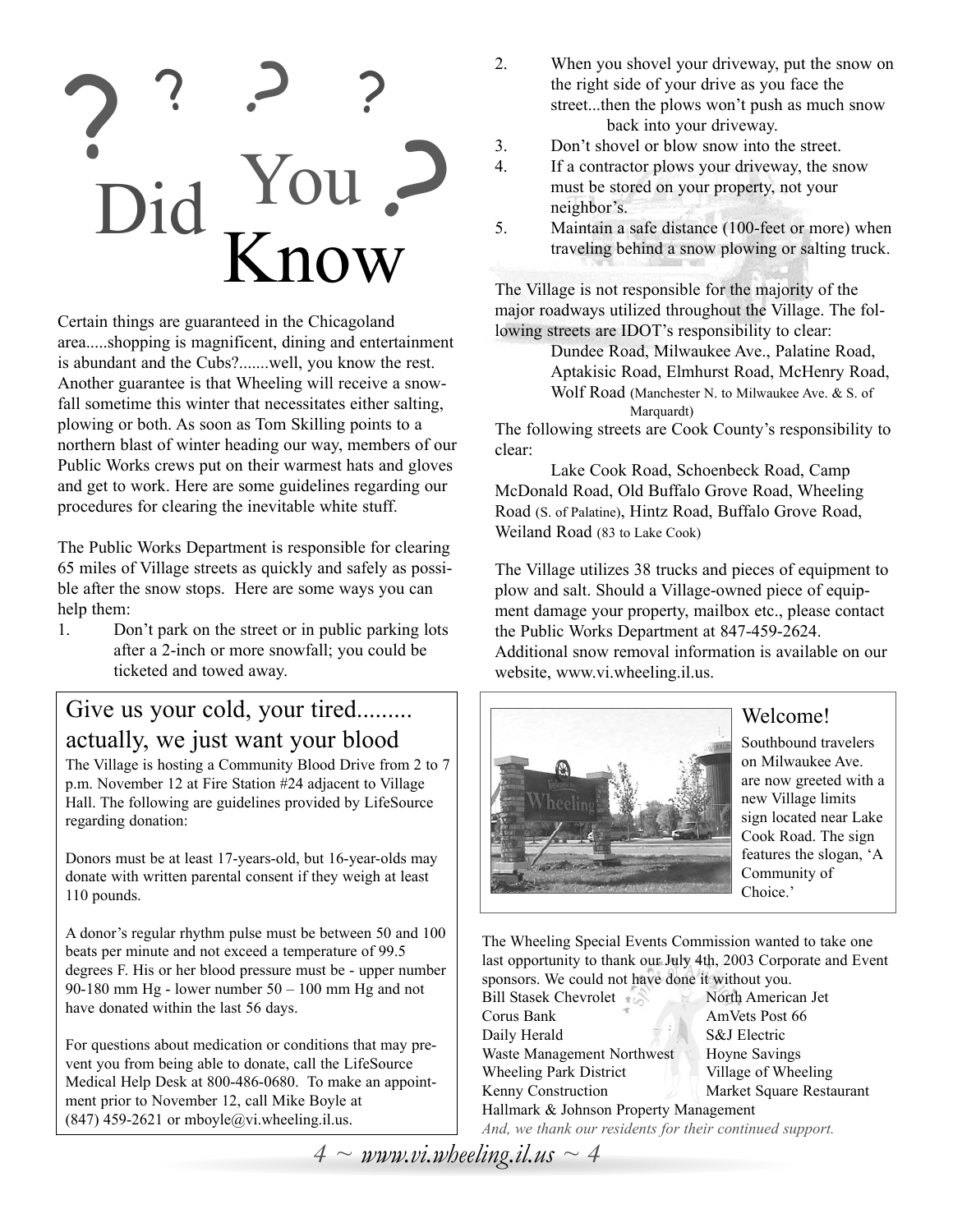

Pavilion Senior Center 199 N. First St. 847-459-2670

### *Senior Services*

NOVEMBER

Flu Shots at Pavilion Senior Center Friday, November 7 - 9:30 a.m. to noon 65+ and Medicare Part B - No Charge 18+, at high risk - \$12 per person *Sponsored by Wheeling Township*

Friday, November 21 - 10 a.m. to noon Any Age - \$20 per person 65+ and Medicare Part B - No Charge *Sponsored by Cub Foods*

### Saturday, November 15 - 1 p.m.

The public is invited to the first annual meeting of the Wheeling SeniorNet at the Senior Pavilion Center. Several information breakout sessions are scheduled on such subjects as digital cameras, the Internet and Good file management of a Computer. In addition, the 2004 scheduled class sessions will be announced.

The SeniorNet Program is for older adult students (50-years-old or older) who wish to learn basic computer skills with peer teachers. For more information, call 847-459-2670.

### **DECEMBER**

### Wednesday, December 10 - 7 p.m. Holiday concert for the community featuring the fabulous 'Mood Swings' at the Pavilion Senior Center. Refreshments will be served.

Wednesday, December 17 - 11 a.m. to 3 p.m. Holiday party at Chevy Chase Country Club Lunch, Dancing, Raffles, and Door Prizes Lunch Choices: Chicken Piccata or Prime Rib Reservations at Wheeling Park District or Pavilion Senior Center - \$25 per person

# Health Watch

## *Improving Your Quality of Life*

*(Information courtesy of the Village of Wheeling Health Department)*

# *Holiday Food Safety Tips*

*The holidays are fast approaching, and with them comes the anticipation of eating our favorite holiday foods. To safely prepare and serve your holiday foods, follow these tips:*

Most eggnog recipes are made and served using raw eggs. As consumers, we know that whole raw eggs carry Salmonella. To reduce the risk of getting sick from raw eggs, prepare your eggnog recipes with a pasteurized egg product instead.

When preparing your holiday turkey, never thaw it at room temperature. Thaw it under refrigeration (approximately 24 hours per 5 pounds). Stuff the turkey loosely on the day you will be cooking it. Cook the turkey to an internal temperature of 180 degrees F in the thigh. The center of the stuffing should reach 165 degrees F. Juices should be clear. Refrigerate all leftovers within two hours of cooking. Reheat leftovers to a temperature of 165 degrees F before serving.

Many of us give and receive mail order foods as holiday gifts. Some types of hard salami and dried meats do not require refrigeration. However most other meat, poultry and cheese products do require refrigeration and will state so on the label. These items must arrive as cold as if refrigerated in order to be safe. Before ordering such items, ask questions about how and when the product will be shipped and whether a cold pack will be included to assure the product will be received cold. If you receive a package containing items requiring refrigeration, check the item upon receipt to see if it is cold. If it is not, call the mail order company to arrange for a replacement that will arrive cold or request a refund.



## Thank You!

The Village of Wheeling Board of Trustees and staff thanks our residents for their cooperation and patience during the recent garbage strike.

 $5 \sim$  *www.vi.wheeling.il.us*  $\sim$  5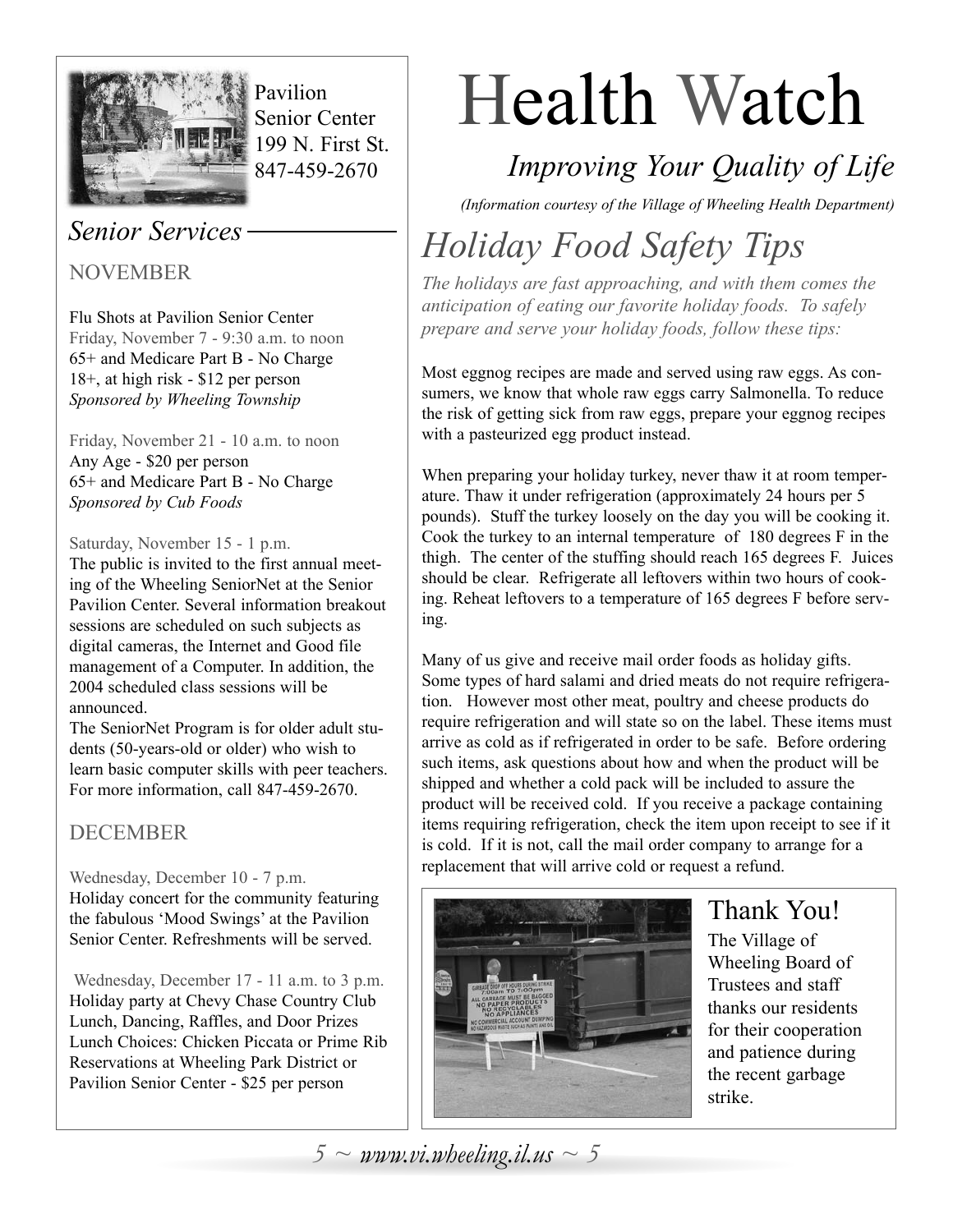# Fire Department earns Safety Award

The Wheeling Fire Department has been presented with a Life Safety Achievement Award for 2002 by the Residential Fire Safety Institute (RFSI) as announced by Roy L. Marshall, Director for the RFSI.

For 10 years, the Life Safety Achievement Award has recognized the local fire prevention activities that contributed to reducing the number of lives lost in residential fires. Wheeling qualified for this award because it recorded zero fire deaths in structures during that respective calendar year. Although residential fires in the United States account for only 20 percent of all fires, they result in 80 percent of all fire deaths. The RFSI is committed to reducing that number.

"Experience tell us that fire prevential activity and public education can significantly reduce life and property loss from residential fires," Marshall stated. "The Life Safety Achievement Award recognizes fire departments for their fire prevential efforts and encourages them to continually improve those efforts."

"I salute the entire department for a job well done and thank the RFSI for recognizing the pride we take in keeping Wheeling safe," said Keith MacIsaac, Fire Chief. "It's always nice to be patted on the back and especially when the award recognizes that no lives were lost due to fire in Wheeling in 2002."





### *Village asks residents to remember those less fortunate during the holidays*



As the holiday months rush at us like the toy train lapping the tree, it is important to remember that while the holidays are joyous for most, they are also difficult for many. That said, as you count down shopping days and hang lights imitating the Griswold home in 'Christmas Vacation,' the Village would like to ask your support of two programs that would help less fortunate individuals have a brighter holiday.

The Village is once again partnering with the United States Marine Corps Reserve to ensure that every child 'has a little Christmas.' Individuals are encouraged to drop off new, unwrapped toys in the front lobby of Village Hall, 255 W. Dundee Road, and at Bill Stasek Chevrolet, 700 W. Dundee Road beginning October 20 and continuing until December 18. Over the past 13 years, the Toys for Tots program has distributed an average of 9.9 million toys to 4.6 million needy children annually.

Last year, more than 34,000 needy children in the Northern Chicago Zone received toys thanks to people just like you; let's do our part again this year.

Another program the Village is supporting this year is the Merlin Muffler and Brake Snug Hugs for Kids. For 12 years, Merlin's has been collecting new and like-new, as well as hand-made winter clothing that is donated to Children's Home and Aid Society of Illinois. Since its inception, the Snug Hugs for Kids program has donated more than 150 tons of winter clothing to needy families.

This year's drive takes place from November 1 through December 10 and individuals are asked to take items directly to the Merlin Muffler & Brake Shop located at 90 Old McHenry Road. The Village thanks you for your support and wishes you and yours many happy returns for your kindness.

*6 ~ www.vi.wheeling.il.us ~ 6*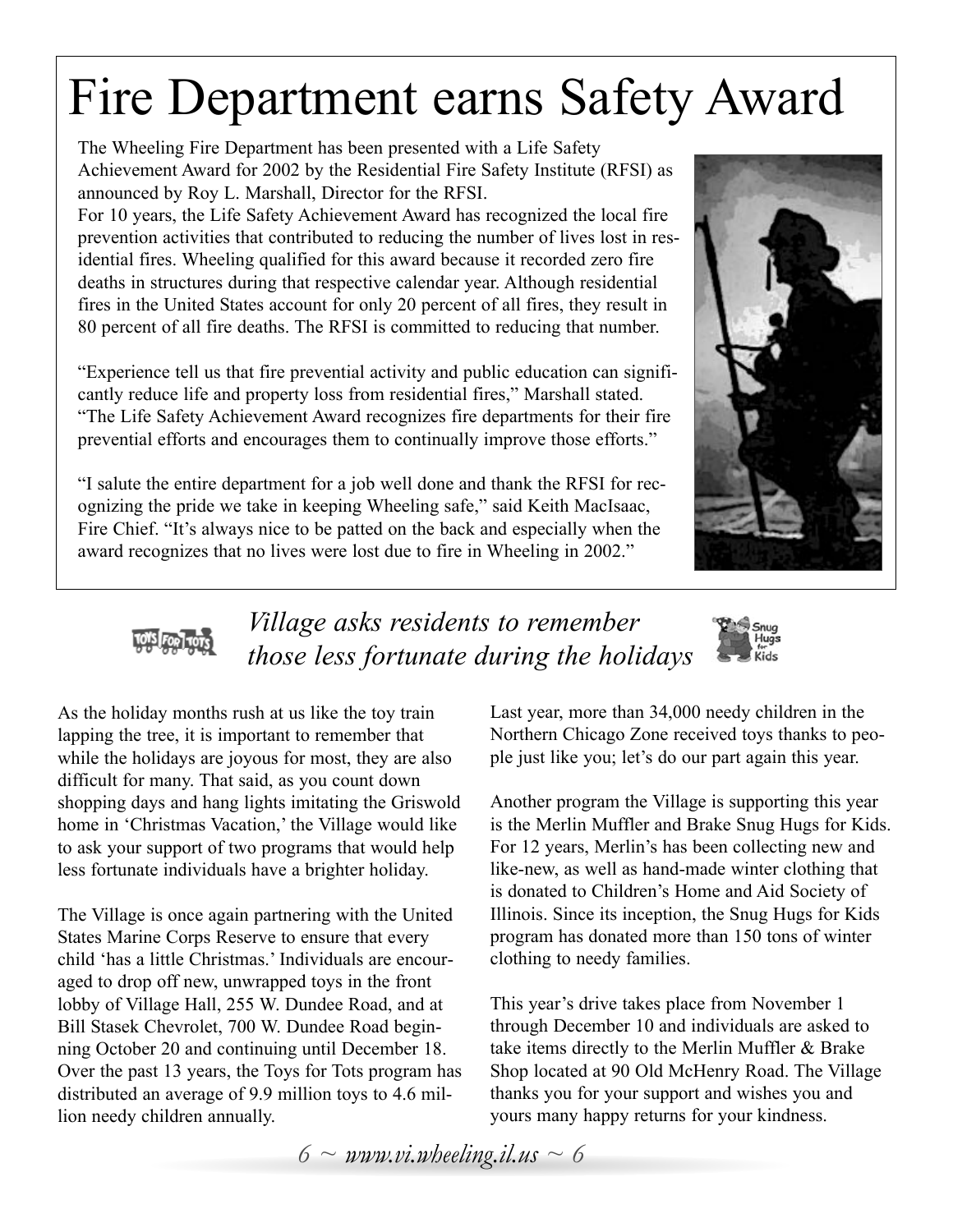The Wheeling Police Department is pleased to announce the following promotions that recently occurred within the ranks of the department:

John Stone has been promoted to Deputy Chief of Police.

John Teevans has been promoted to Police Commander and will be in charge of the Support Services Division.

The Wheeling Fire Department is pleased to announce the following promotions that recently occurred within the ranks of the department:

The State Bart Burns has b Bart Burns has been promoted to Lieutenant/Paramedic.

David Palmeri has been promoted to Lieutenant/Paramedic.

# *S*peak ou*T*

This is your opportunity to communicate with Wheeling elected officials and administrators. Your advice, suggestions, questions and opinions are appreciated and will receive a response if desired. Please complete this form, detach and return to:

Village Manager Village of Wheeling 255 W. Dundee Road Wheeling, IL 60090

*(Inquiries and responses may be used for publication in future issues of 'Village Views.')*

### ATTEND PUBLIC **MEETINGS**

Residents are invited to attend public meetings of Village Boards and Commissions. Most meet in the Village Hall Councilroom unless otherwise noted here.

# Regularly Scheduled Meetings

NAME: PHONE:

ADDRESS: E-MAIL:

Village Board - Every Monday, 7:30 p.m.

Plan Commission - 2nd & 4th Thursdays of the month, 7 p.m.

Board of Health - 4th Tuesday, every other month, 7 p.m.

Human Rights Commission - 1st Tuesday of the month, 7:15 p.m., south half of Village Hall lunchroom.

Senior Citizens Commission - 3rd Monday of the month, 10 a.m., south half of Village Hall lunchroom

Fire and Police Commission - 3rd Wednesday of the Month, 2 p.m., Fire Department Training Room

Palwaukee Airport Commission - 3rd Wednesday each month, Committee of the Whole, 7 p.m.; Regular meeting, 8 p.m., Airport Offices, 1020 S. Plant Road.

#### Economic Development Commission - 1st Tuesday of the month, 7:30 a.m., south half of Village Hall lunchroom

Special Events Commission - 2nd Wednesday each month, 7:30 p.m., south half of Village Hall lunchroom

 $7 \sim$  www.vi.wheeling.il.us  $\sim$  7